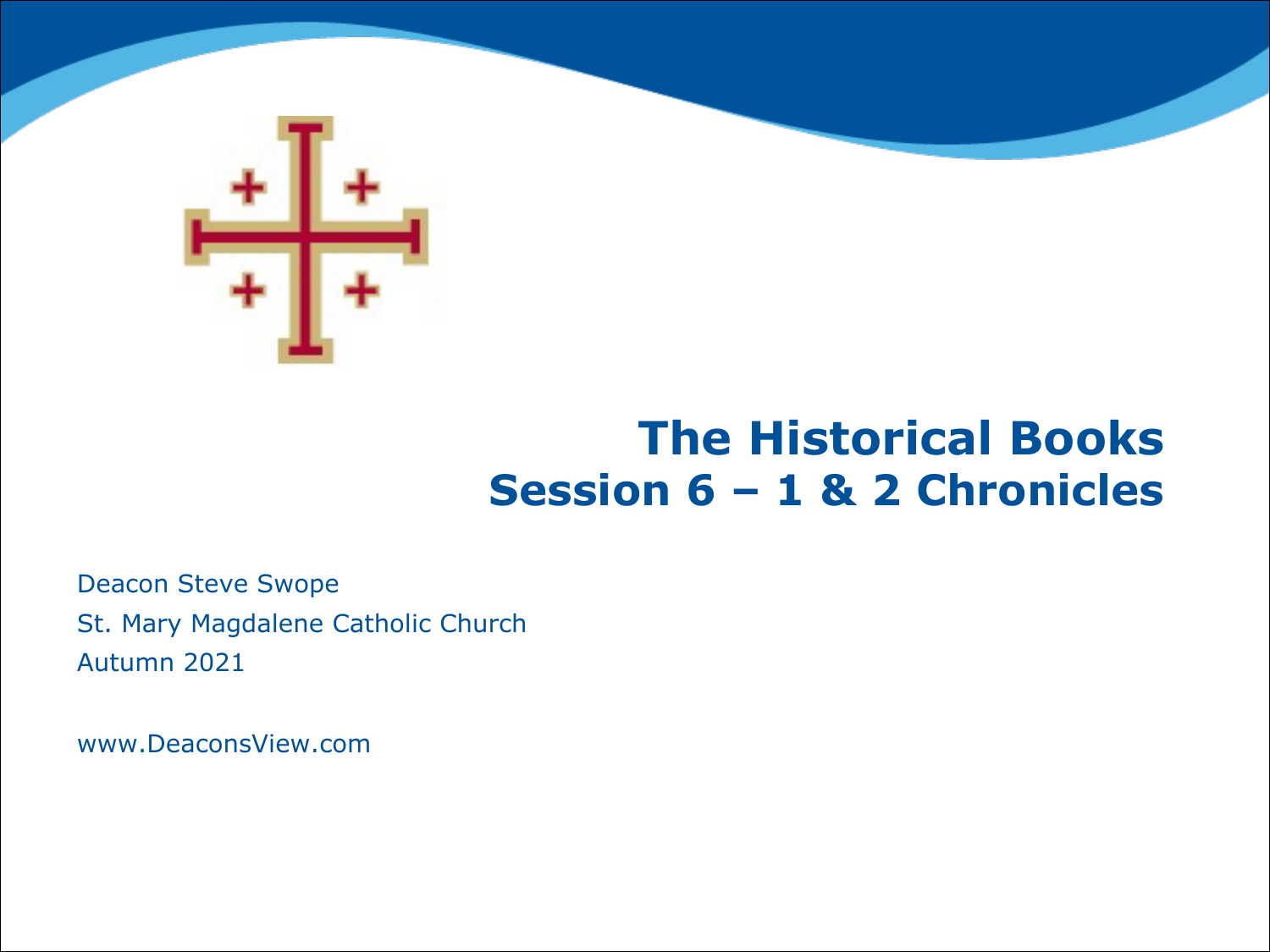# So What do you Think?

#### § Read the Books of 1 and 2 Chronicles

- David directs Asaph to sing a hymn of thanksgiving when the ark is transferred to Jerusalem. It must have been popular because it is also in Psalms – which one?
- What is your impression of David in 1 Chronicles 19-20?
- How does 1 Chronicles 22-28 portray David as devoted to the Lord?
- How is King Manasseh portrayed in 2 Chronicles 21:1-18? What about 2 Chronicles 33:1-20?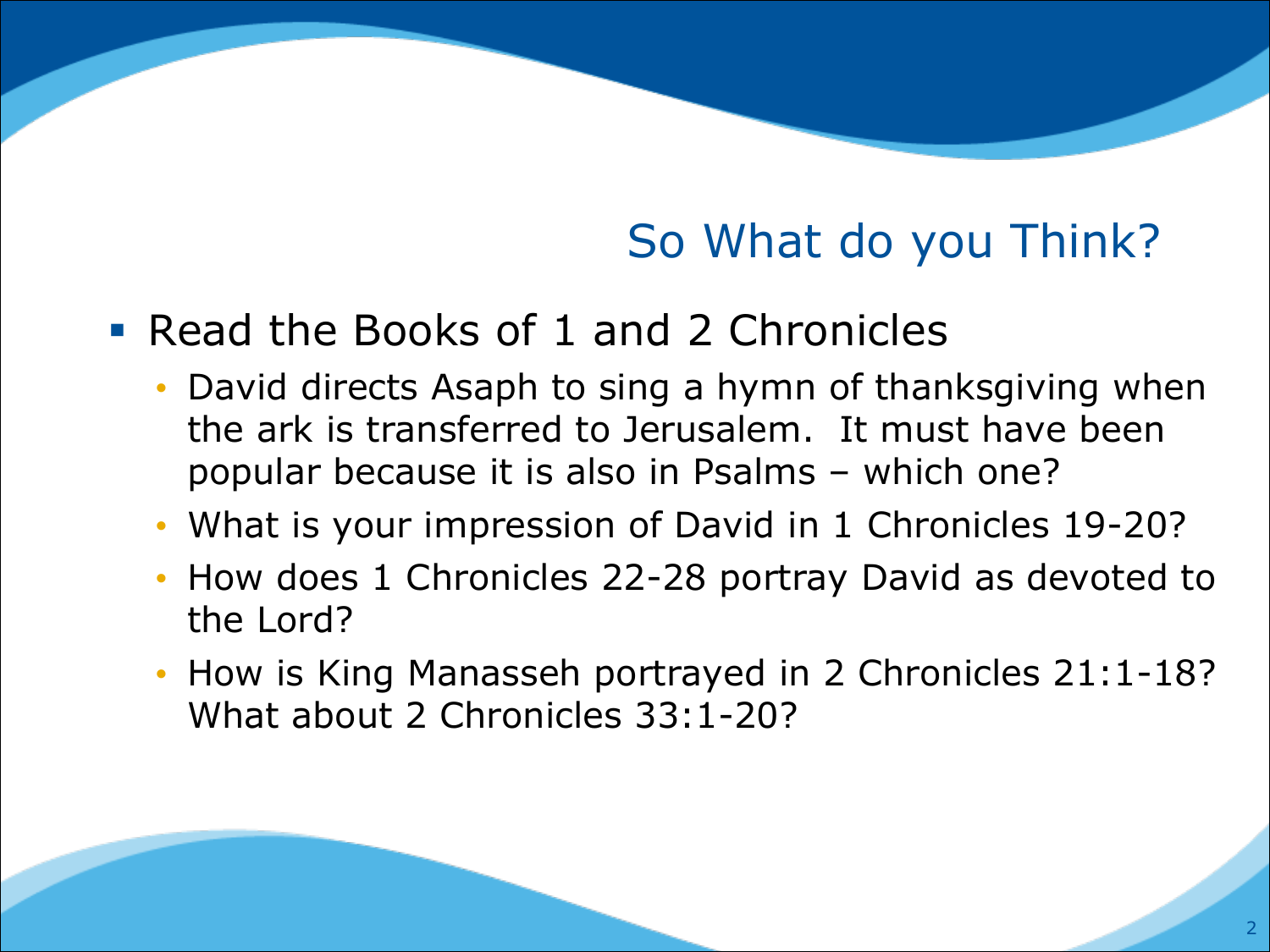## So What do you Think?

- Read the Books of 1 and 2 Chronicles
	- What part of 2 Chronicles 36:14-23 make it fit with Jesus' talk with Nicodemus in John 3:14-21?
	- What difference do you seen between the end of 2 Chronicles and the end of 2 Chronicles?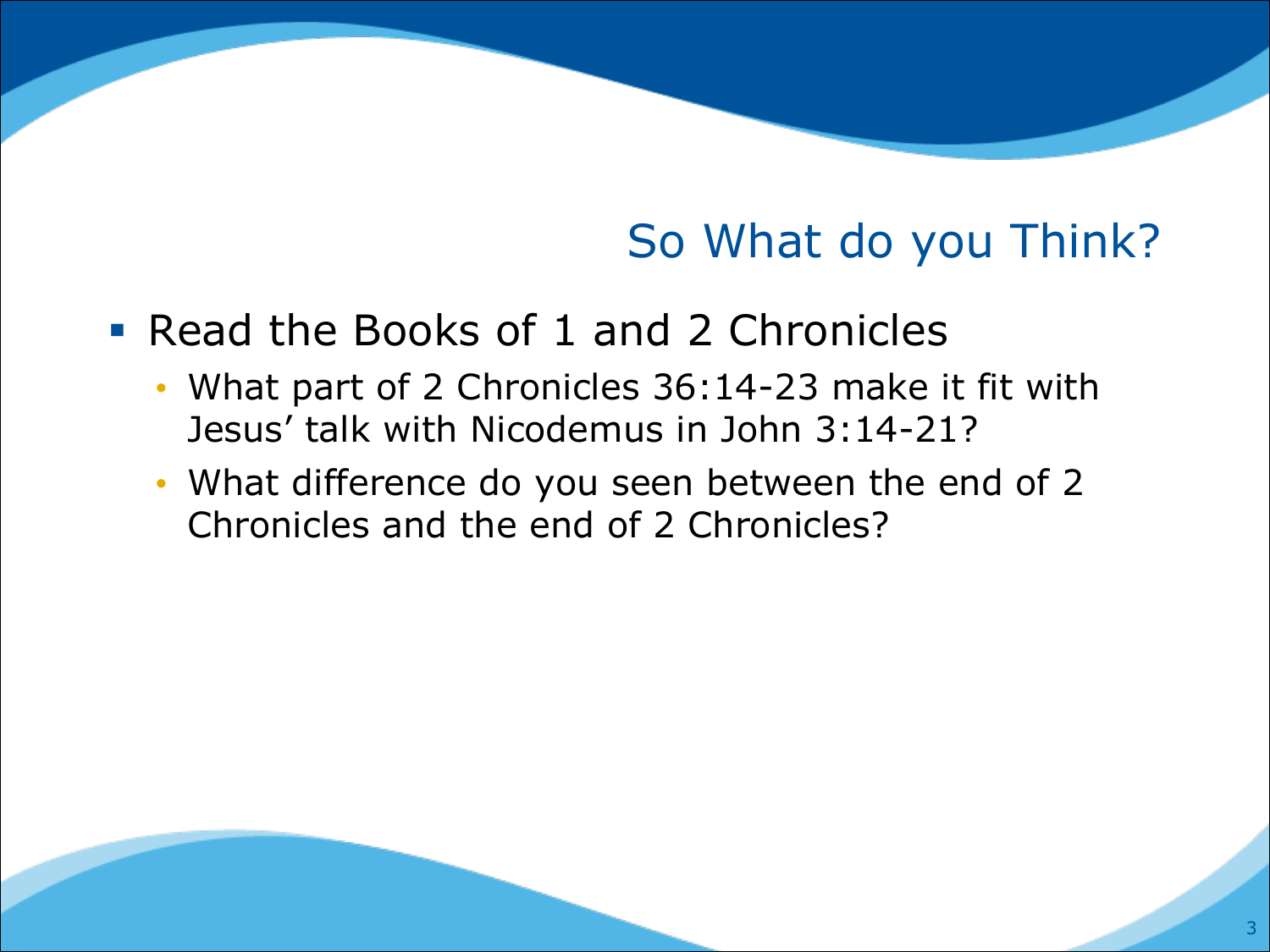- Make-overs are popular these days people, houses all sorts of things get them
- § The four books of 1 & 2 Samuel and 1 & 2 Kings could probably use a make-over
- The books of Chronicles provide a sort of make-over
- **They provide a second look at the relationship** between God and the Jewish people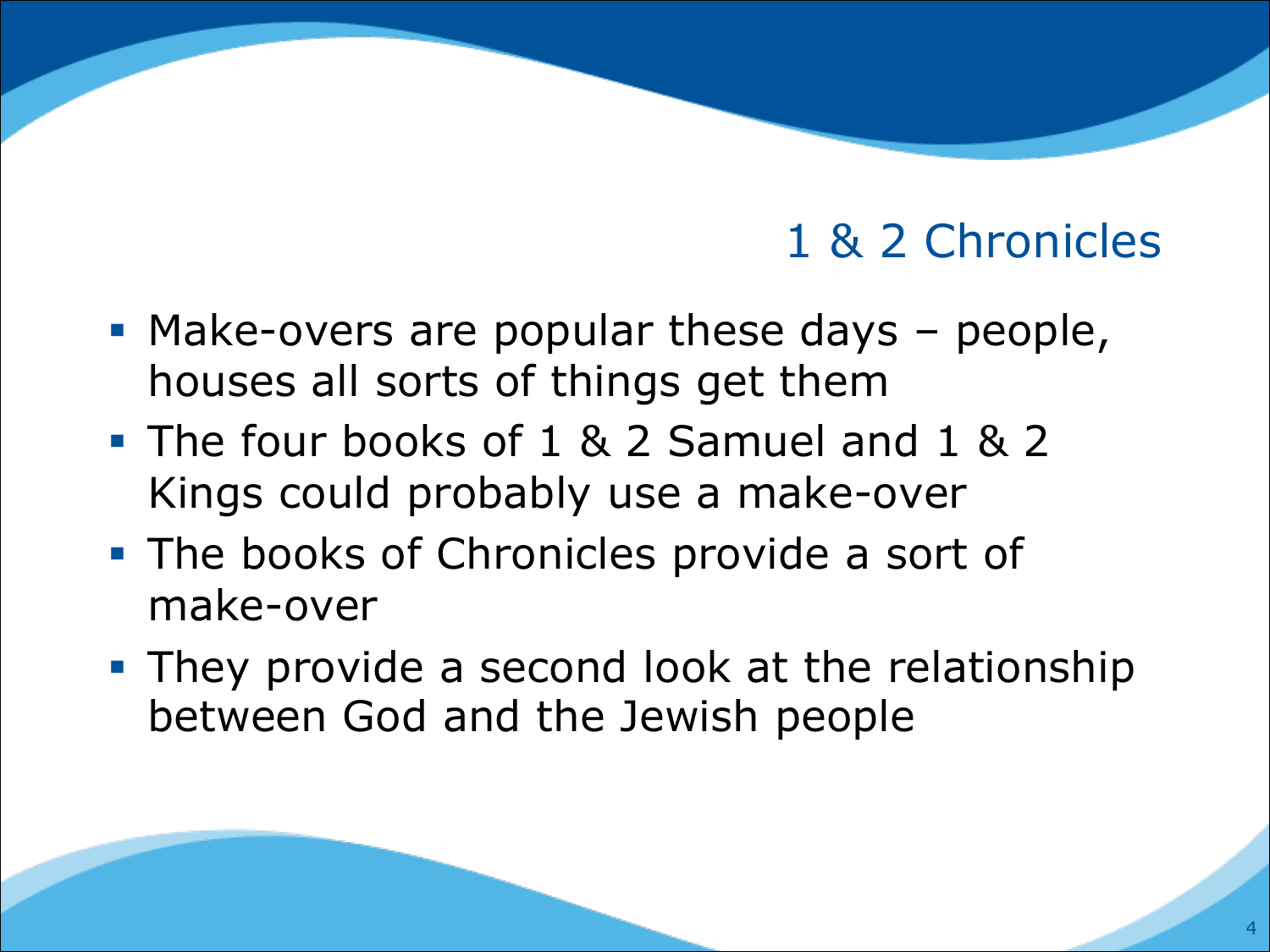- **They basically retell the story but rather than** focusing on history they focus on the ideals
- We should note that the people do a much better job of living up to the standards of the covenant
- The first nine chapters of 1 Chronicles are a restatement of the lineage from Adam to David
- It is done to stress the continuity of God's relationship – continuity is important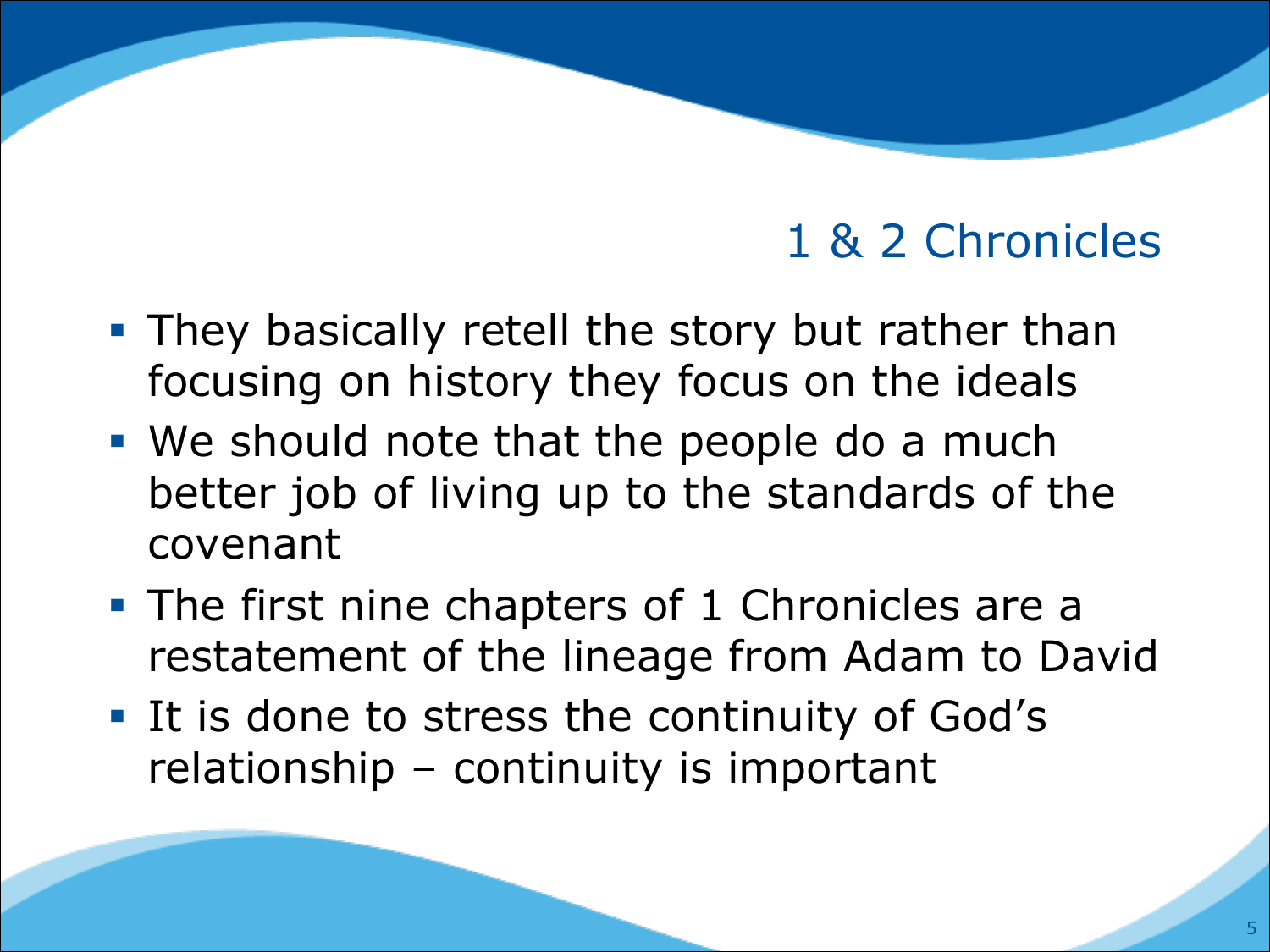- Starting with chapter 10 things slow down
- Reading from that point David looks like the ideal king and spiritual leader
- The darkest parts of David's life, his sins, his failures in his own family and so on are all removed from the text
- § Chronicles adds information about David's intense interest in the Jerusalem Temple and his advice to Solomon on how to build that temple (1 Chronicles 22-29)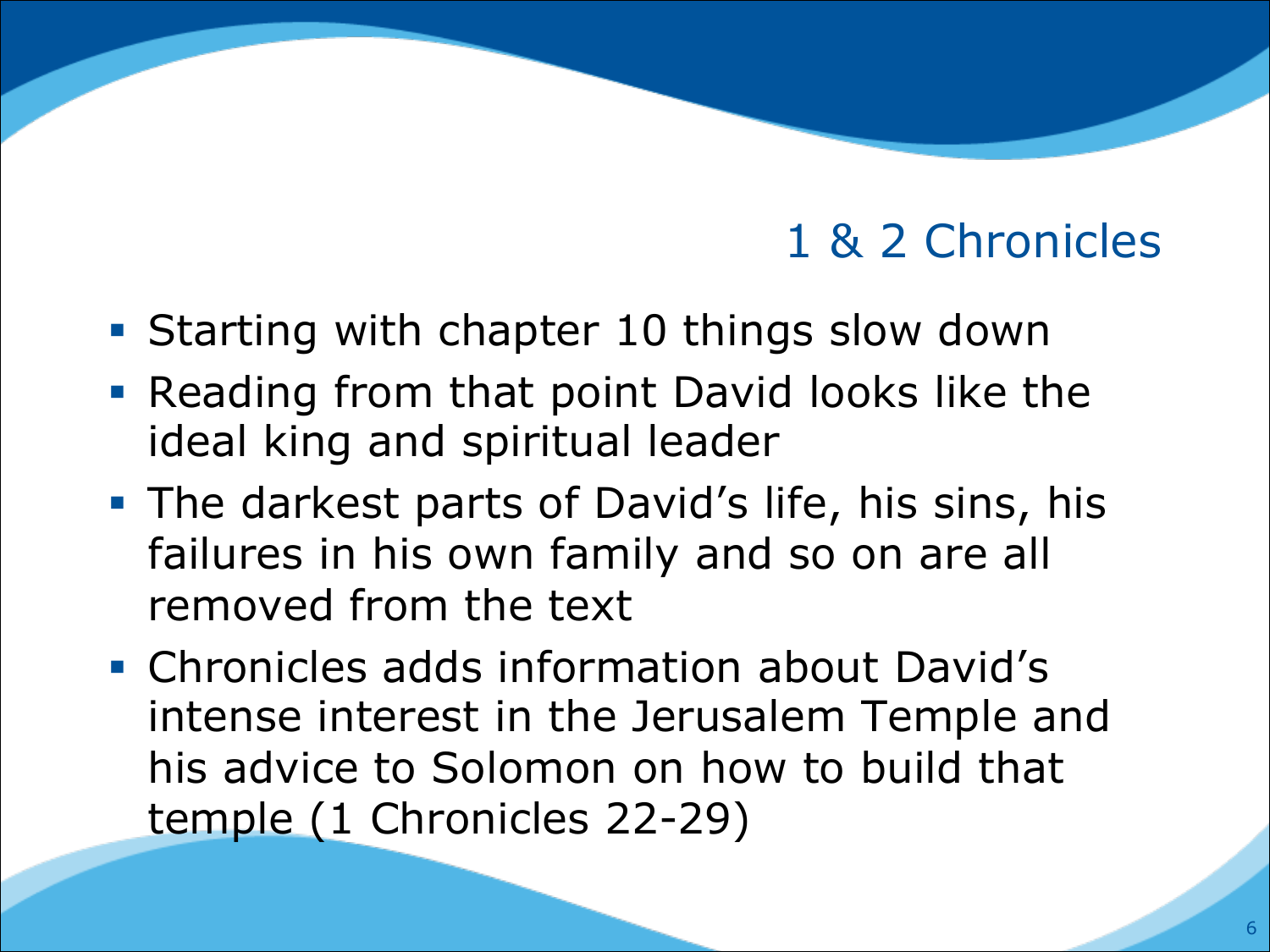- § This revision of the rule of David makes him to be a king who did his very best to make God the focus of his kingdom
- **This was the ideal that was intended** 
	- It was absent in Samuel and Kings
	- It is realized and described in Chronicles
- 1 Chronicles (chapter 10 forward) is all about how David goes about his faithful work for God
- He is a true model of leadership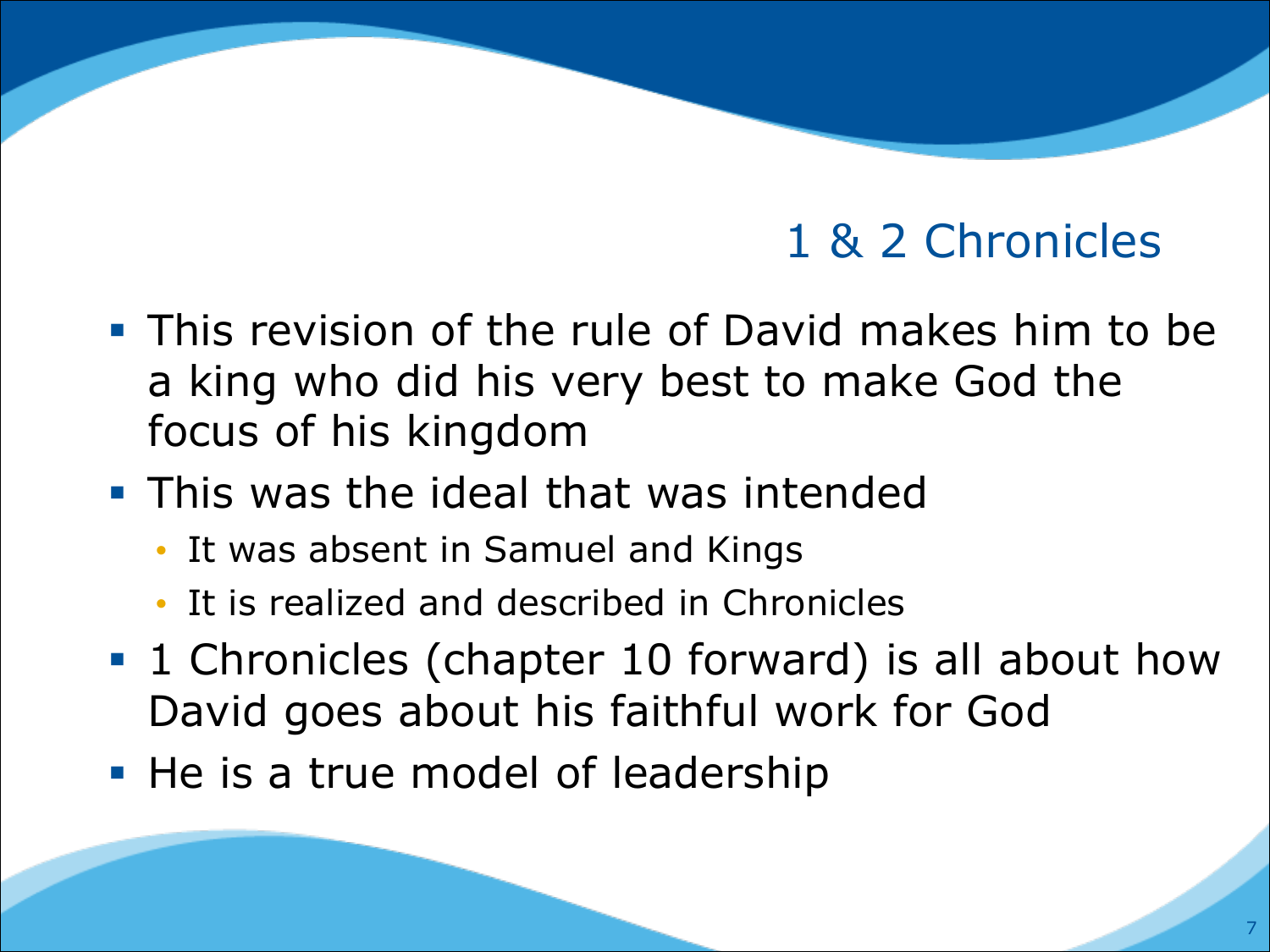- 2 Chronicles describes how David's religious program was carried forward by his successors
- § King Jehoshaphat is a model monarch to say the least (2 Chronicles 19-20)
- **The entire material has a positive and uplifting** tone – accomplished by omitting the awful decline of the northern kingdom that was described in 1 & 2 Kings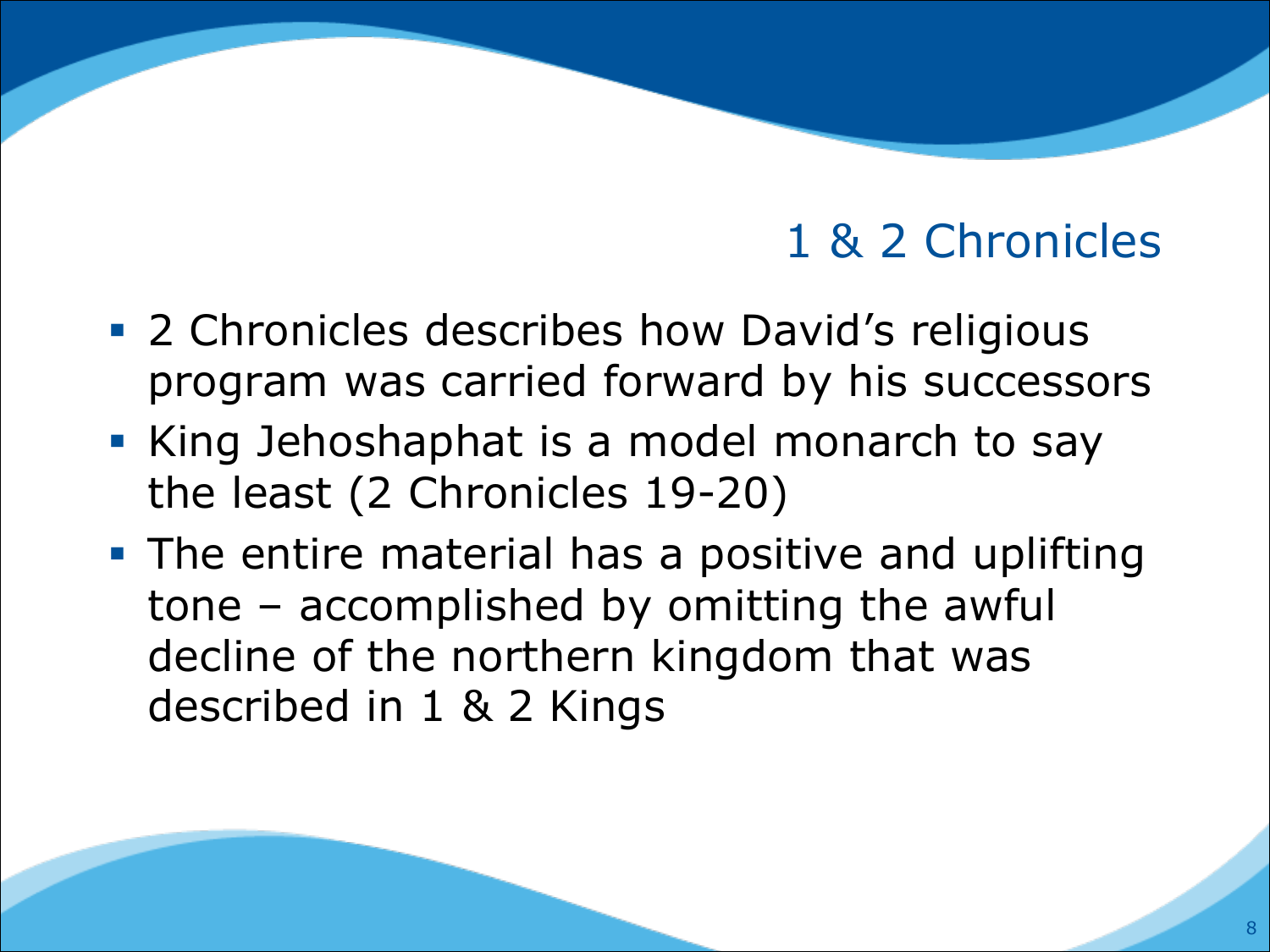- Chronicles shows us a different people of Israel
- **They are working hard to keep their focus** entirely on God
- § Kings like David and his successors rise and reign as the spiritual leaders they were always supposed to be
- **The kingdom does of course still struggles with** sin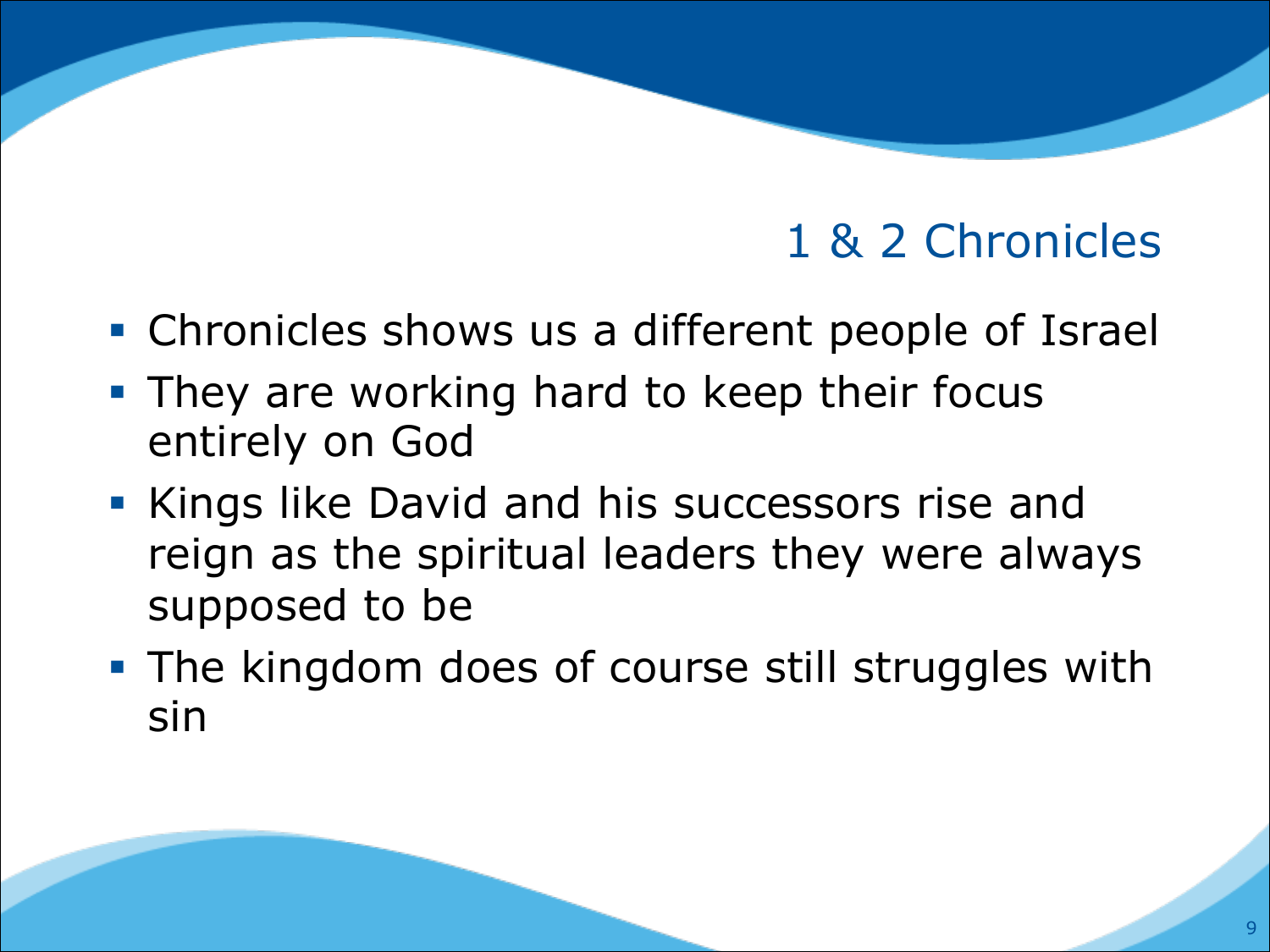- Despite the positive tone of the two books even Chronicles cannot erase the real fact that both the northern and southern kingdom eventually collapsed
- $\blacksquare$  Yet the book of 2<sup>nd</sup> Chronicles ends on a positive note
- **There is a royal edict from Persia announcing** the plans to rebuild the house of the Lord
- David's superb example of leadership and building continues and inspires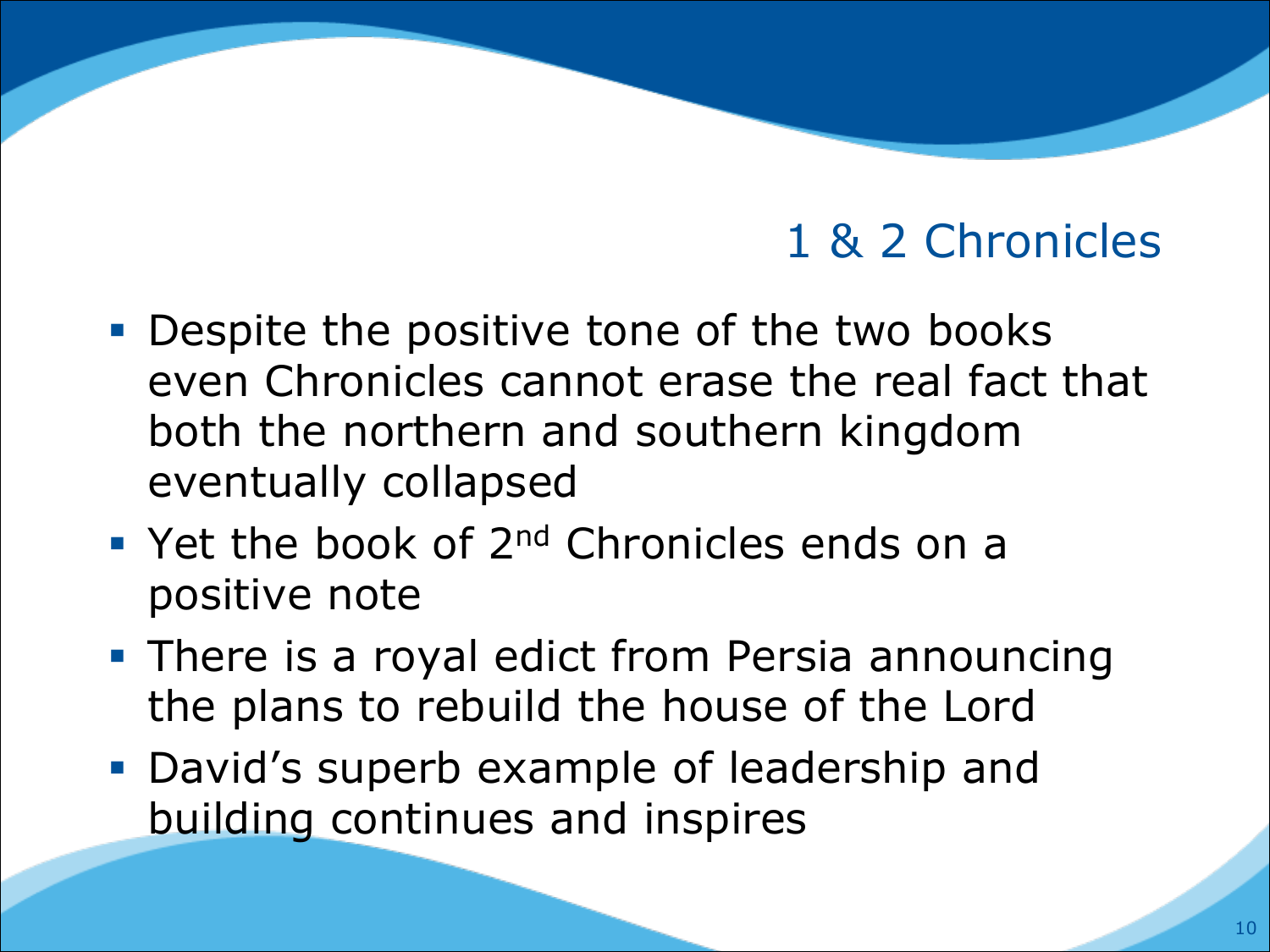- 1 Chronicles has 29 chapters
	- 1 9 Human history leads to Jerusalem
	- 10 16 David and the ark
	- 17 29 David's plans for the temple
- 2 Chronicles has 36 chapters
	- 1 9 Solomon fulfills David's plans
	- 10 20 Kings in David's likeness
	- 21 29 Human failure but divine grace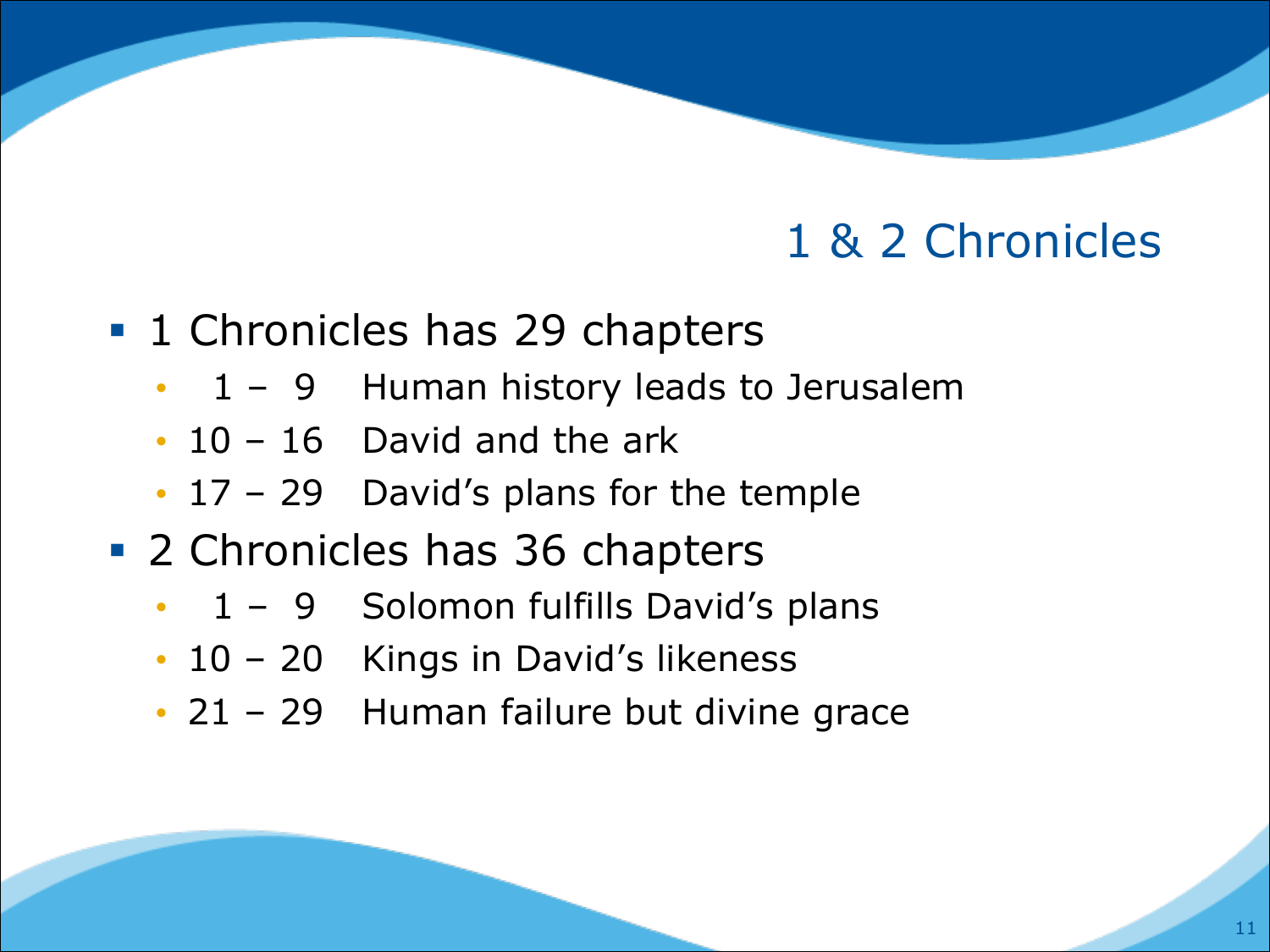- When does it take place
	- David c. 1000 BC
	- Kingdom of Persia c. 650 BC
- In biblical time the books span the time from Adam through David to the Persian Empire
- When were the books written?
	- The genealogy traces David for 10 generations after the last king of Judah (1 Chronicles 3:17-24)
	- This suggests that it was written about the middle of the fourth century BC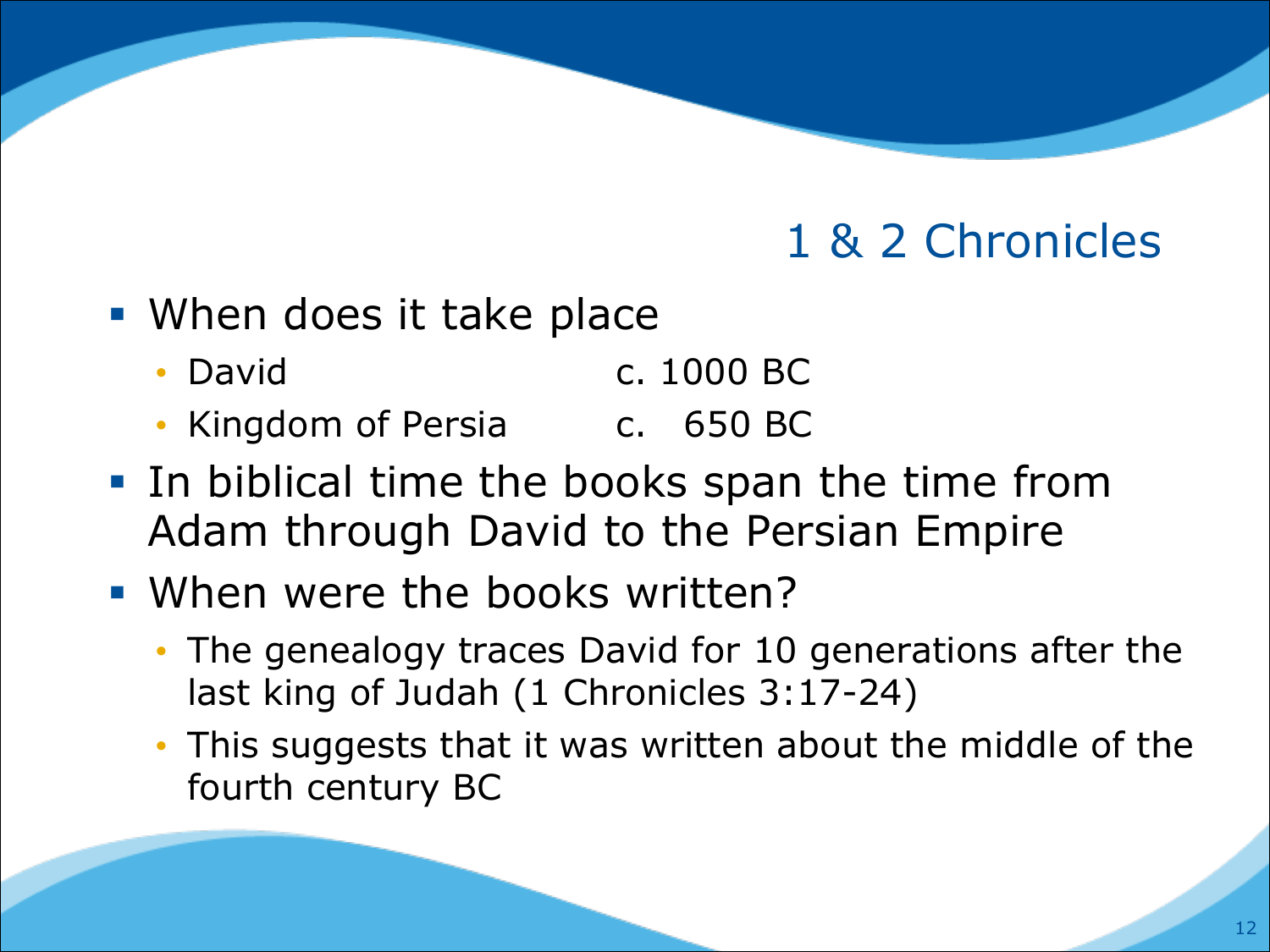- Interesting points
	- **Asa –** King that shows signs of being a worthy descendant of David. The Chronicler said of him that he did, "What was good and right in the sight of the Lord his God" (2 Chronicles 14:2). Asa removed idols from the kingdom and listened to the prophet. His faith weakened in later years and he looked for security in other nations.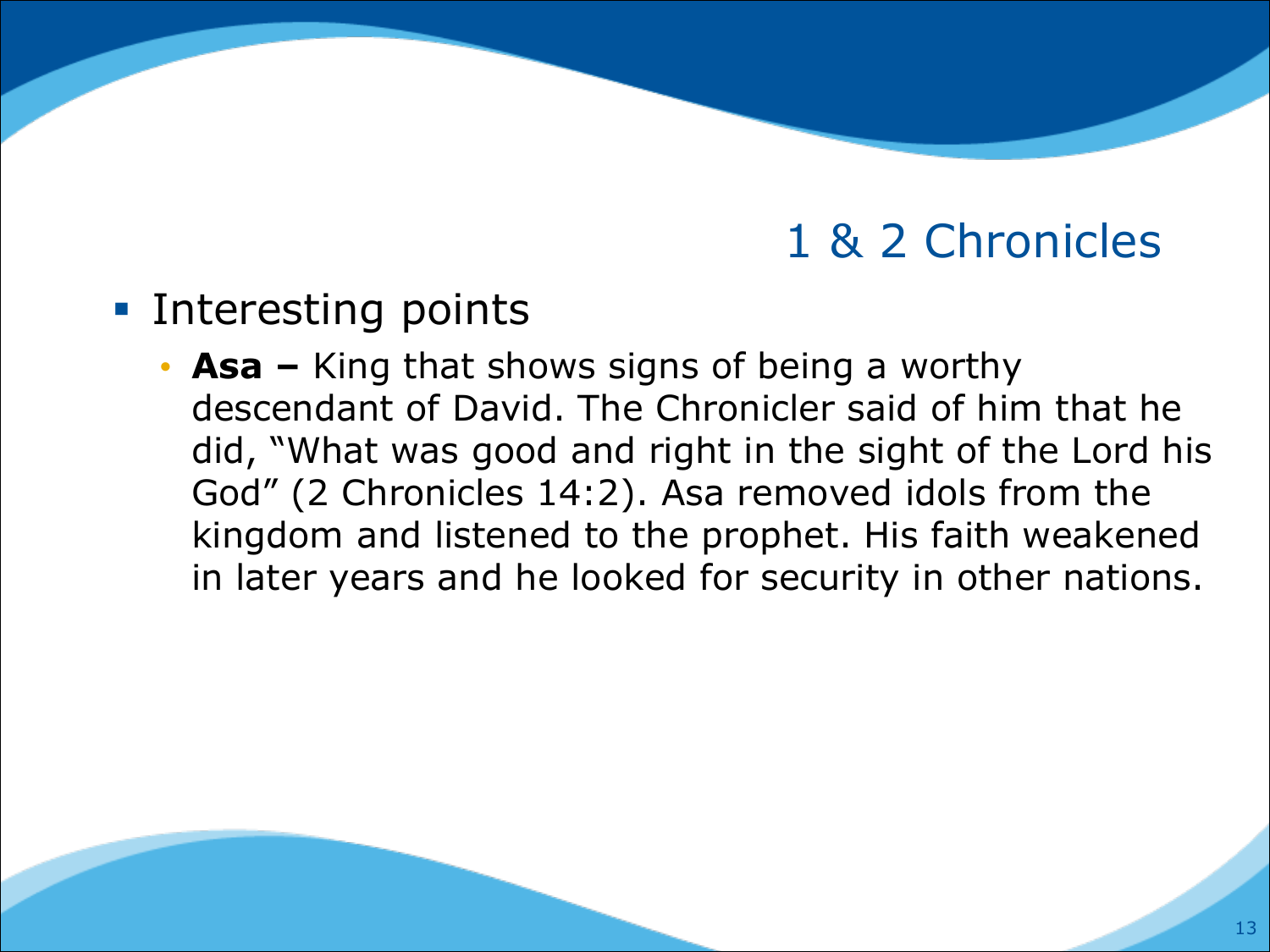- Interesting points
	- **Jehoshaphat –** Like his father Asa he began with lots of promise. He was 35 years old and reigned for 25 years. Similar to Solomon's great prayer at the temple, Jehoshaphat sands in the house of God and asked for the protection of the kingdom (2 Chronicles 20) and the prayer is granted. In later years his faith began to weaken just like his father's did.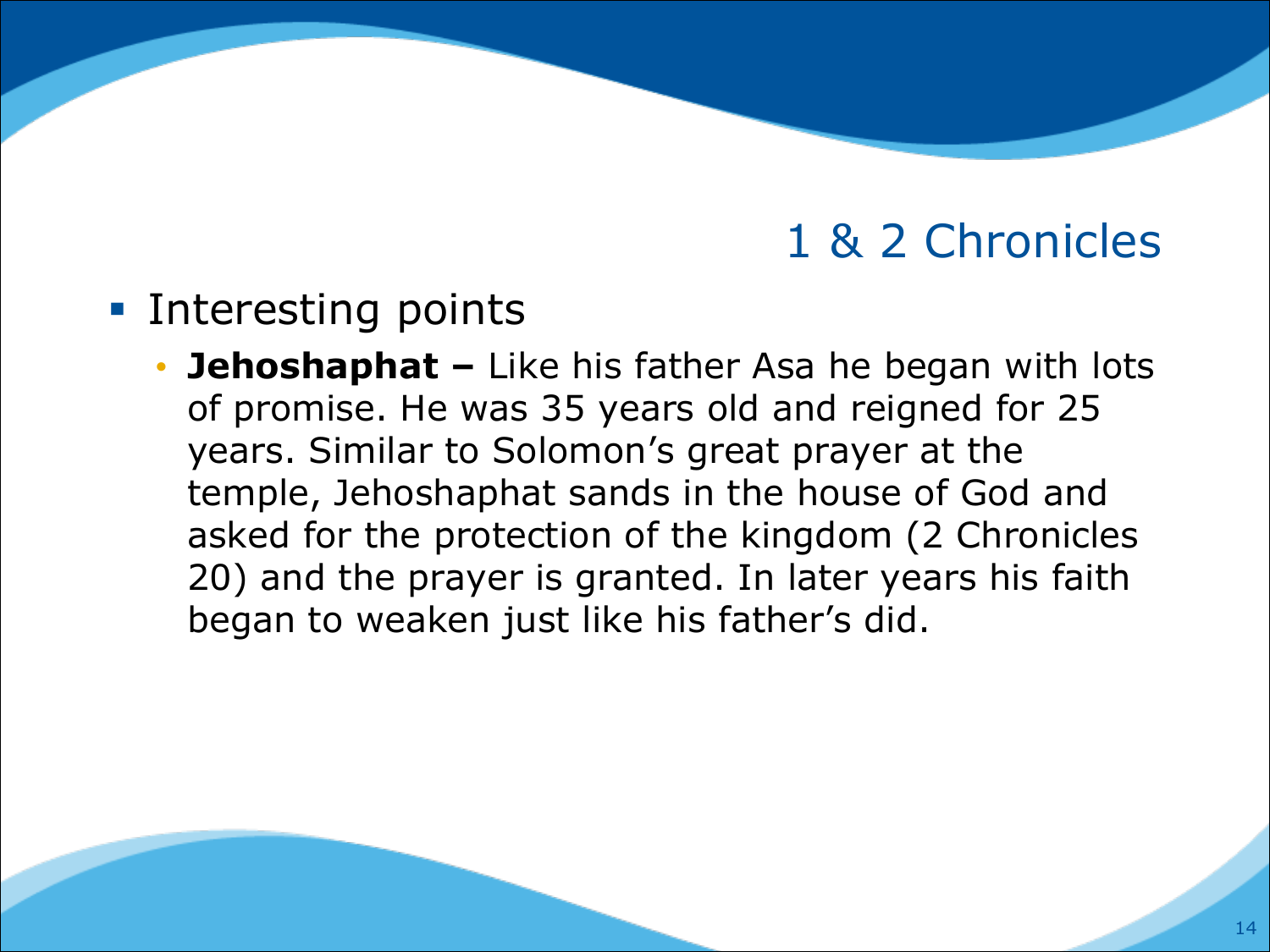- Interesting points
	- **Manasseh –** In Kings he is singled out as the guy especially responsible for the collapse of the kingdom. In 2 Chronicles 33:12-13 we read of a change of heart that he had. While in exile he turns to God in prayer. The actual text of the prayer was at one time in some copies of the bible. It was a book after 2 Chronicles called "The Prayer of Manasseh." Because it was not included in all manuscripts of the Vulgate the fathers of the Council of Trent omitted it from the list of canonical books.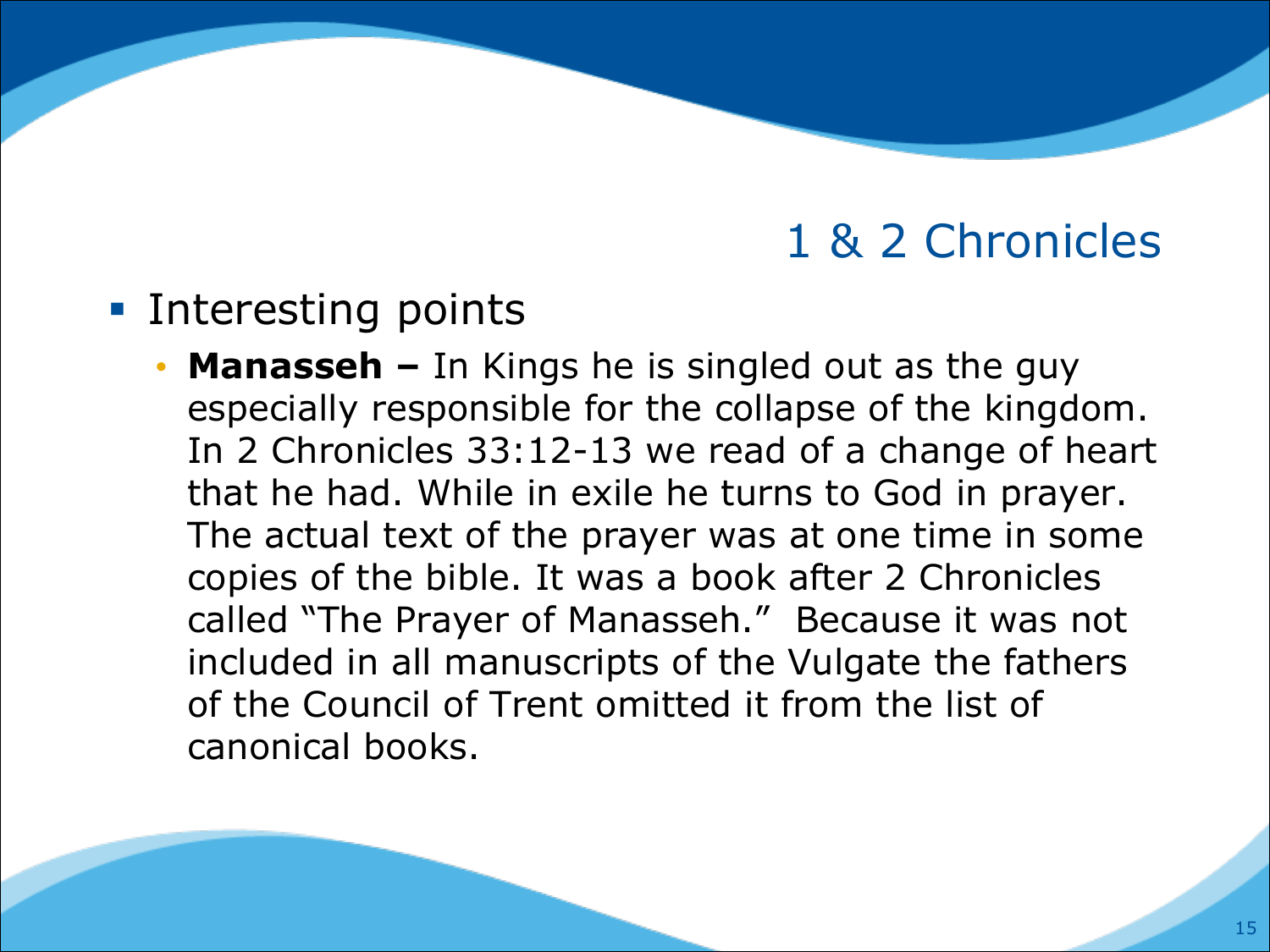- Interesting points
	- **Early and Often –** 2 Chronicles 36:15 says God persistently tried to reach people through he words of the prophets. God kept the conversation going even when no one listened. But even with its positive theme Chronicles does acknowledge the fact that the collapse of the kingdoms came about because the people refused to listen to God.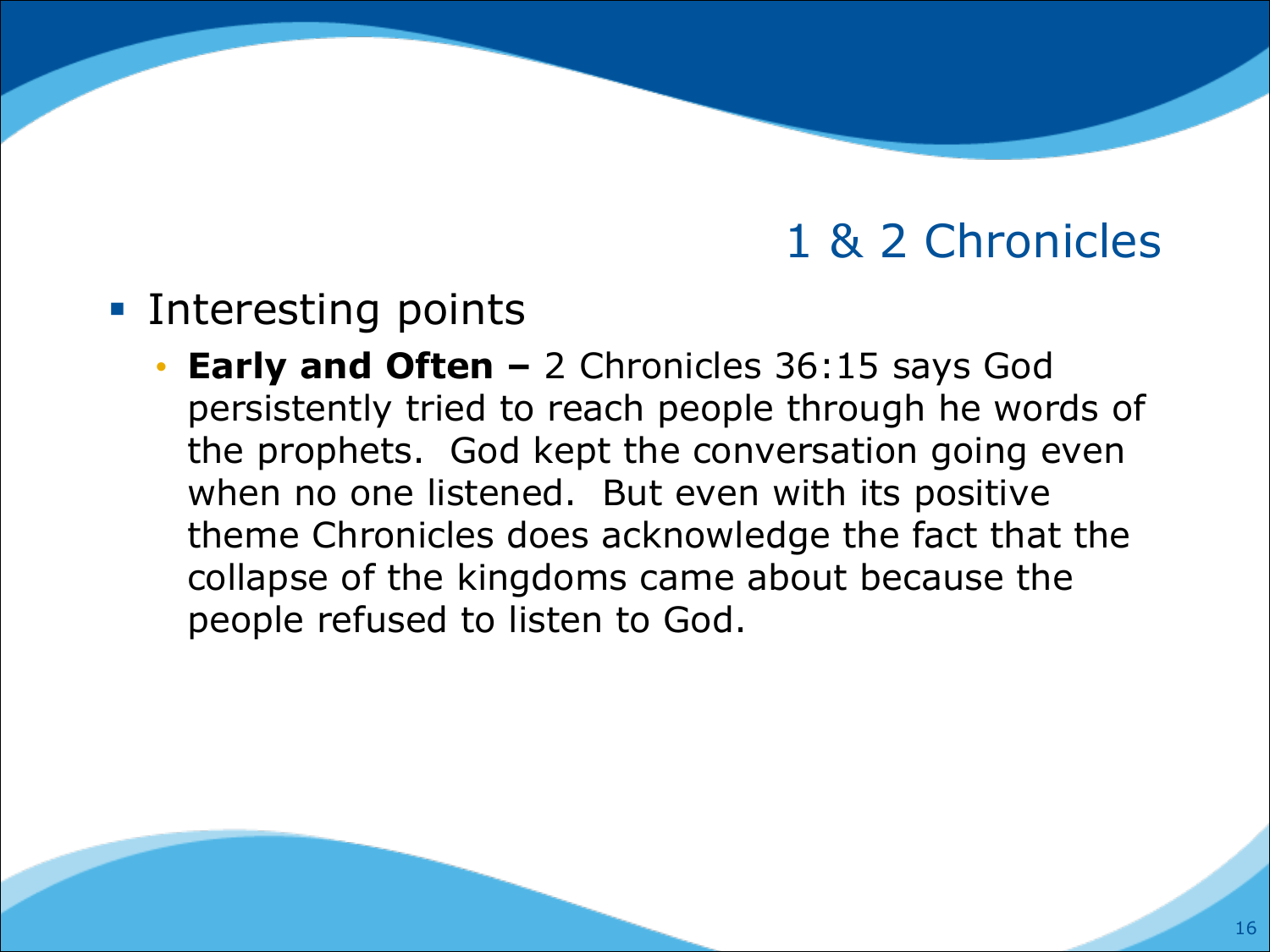- § Interesting points
	- **Paralipomenon –** This is a Greek term that means "omitted." It is the title of 1 & 2 Chronicles in the Greek Bible. The title reflects the fact that these books add further details to the material we find in the other historical books of the Bible.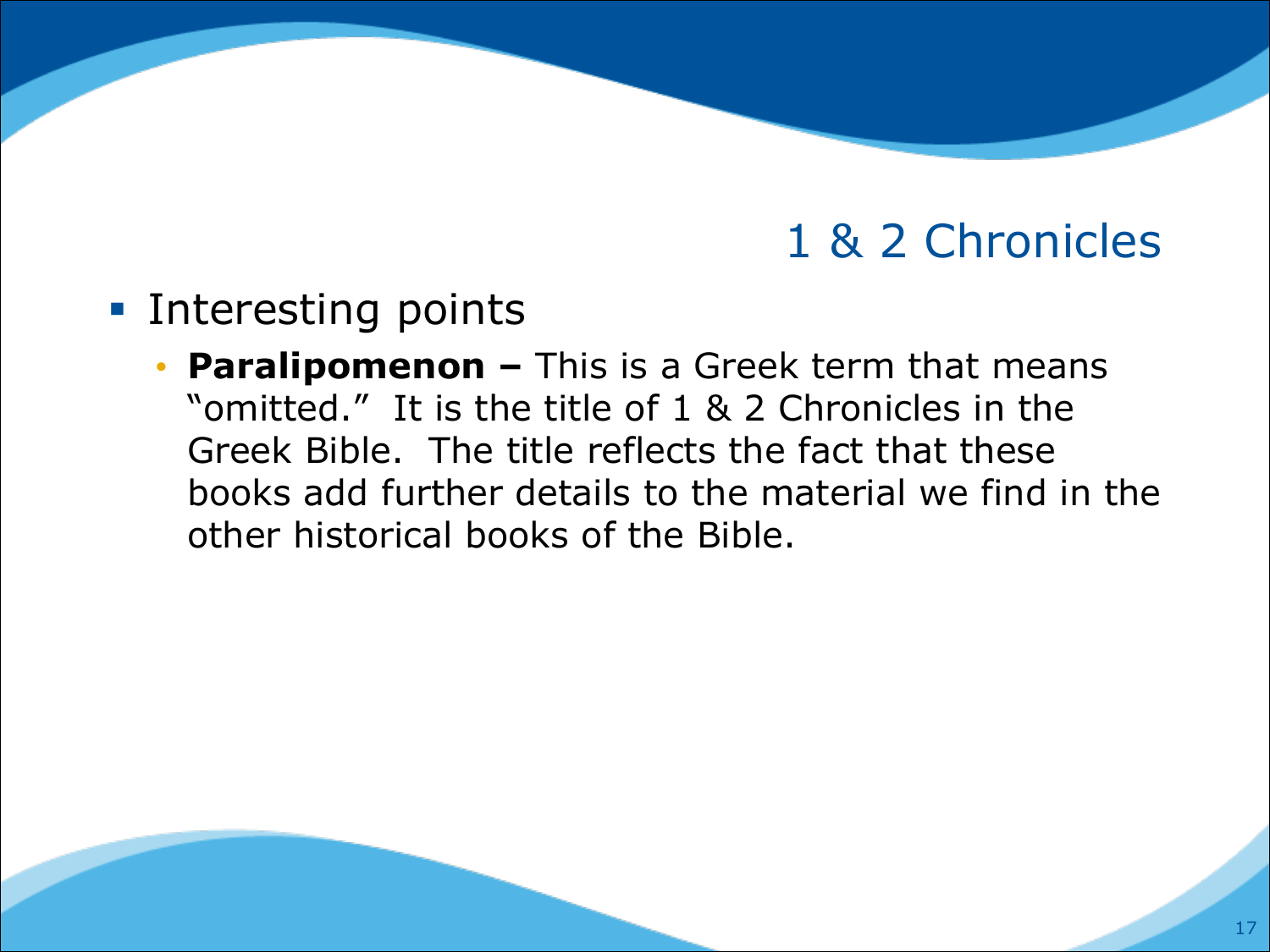- So, why do we have this omitted material
- Why were the books of Chronicles written
- Bascially what is the point?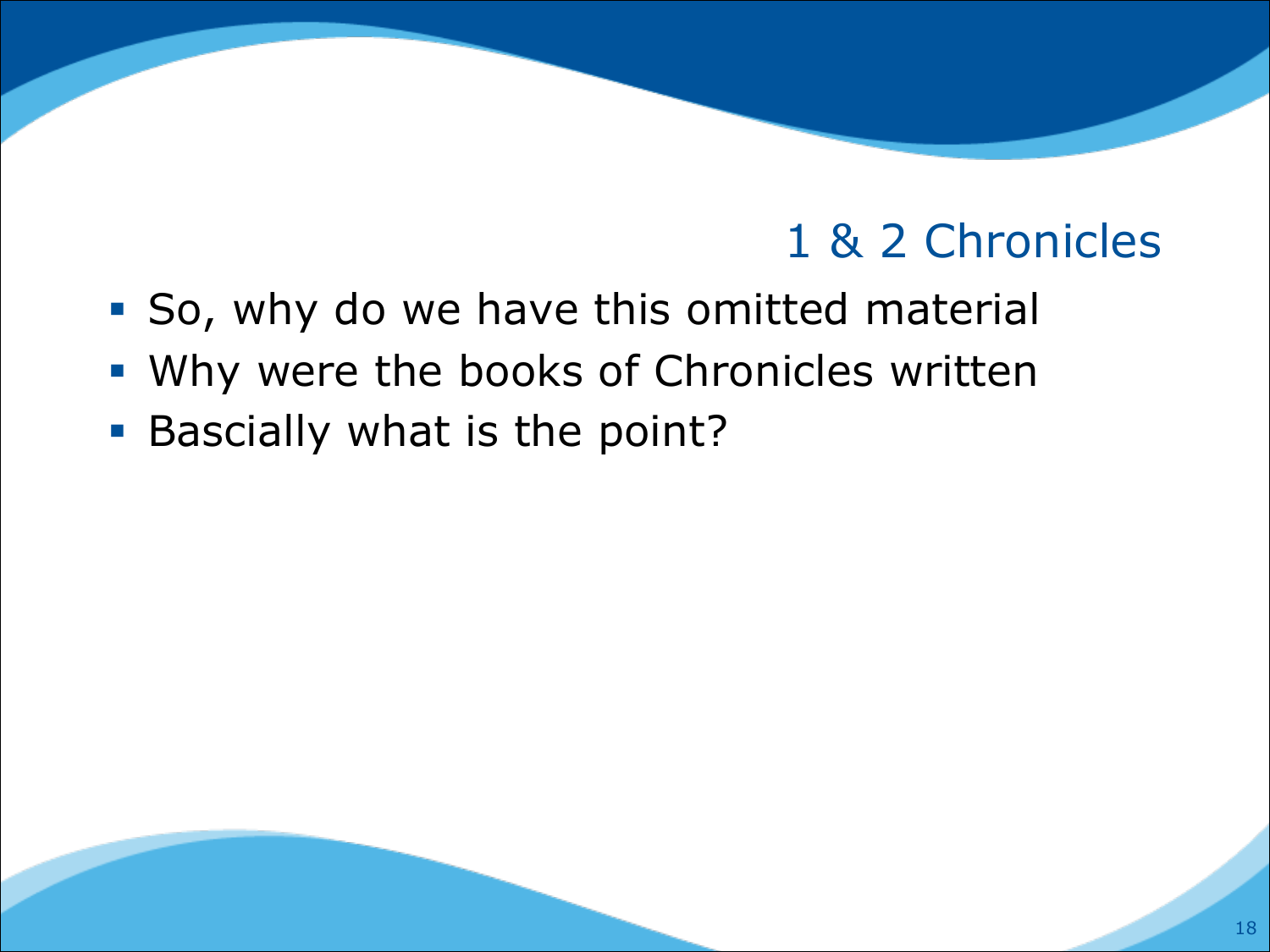# Lessons from 1 & 2 Chronicles

- **A live lived for God is a life that has true** meaning
- The potential to do great things for God is always present within each one of us
- § Prayer is for us and can change us for the better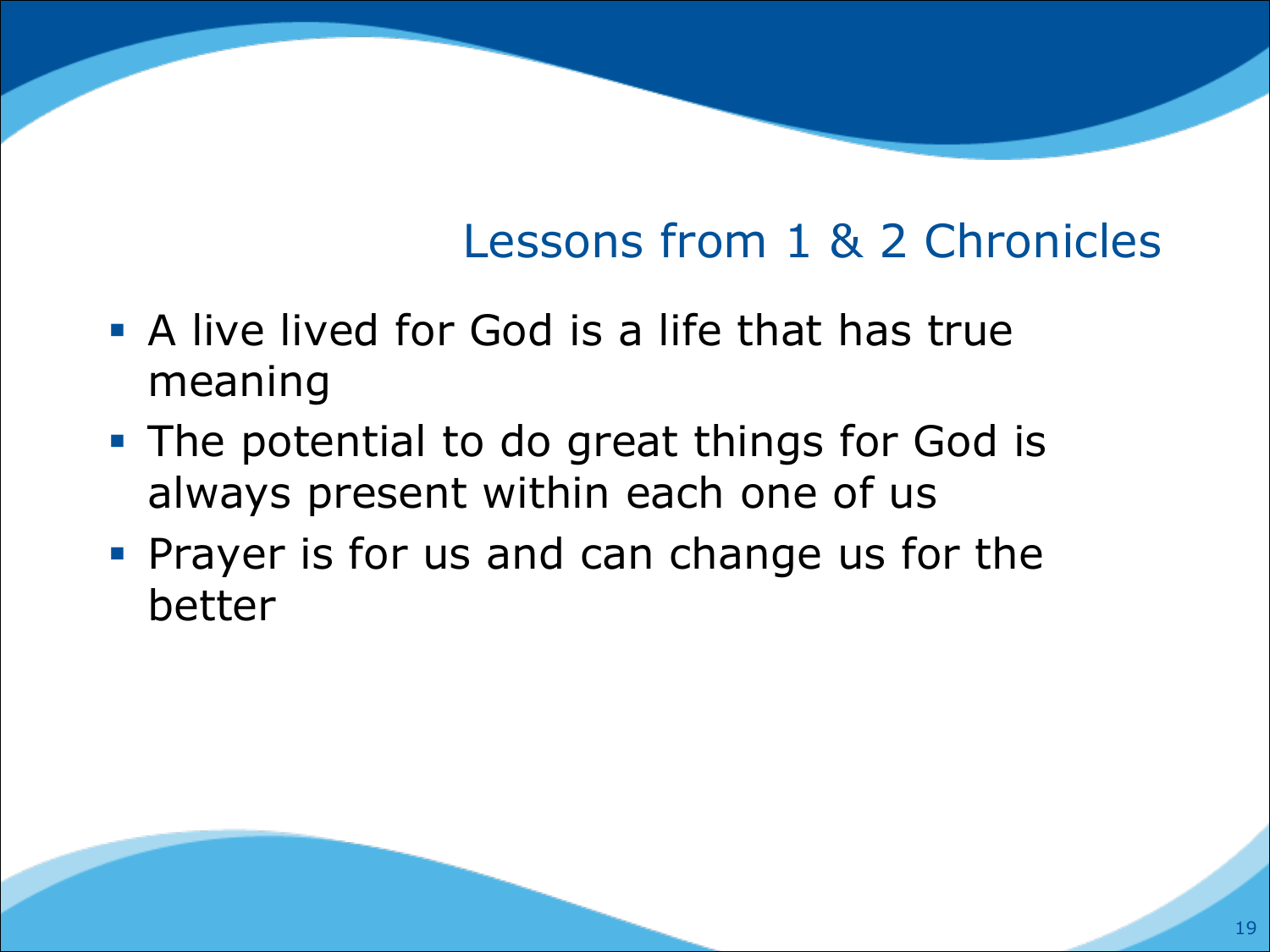#### For Next Week

#### § Read the Books of Ezra and Nehemiah

- Ezra begins with the royal proclamation to rebuild the temple. What to you think this meant to King Cyrus of Persia and to the people of Israel?
- When the foundation of the temple is constructed, the elders who saw the first temple wept, why?
- What argument do opponents raise to stop the building program (Ezra 4)
- What does Darius I do and why? (Ezra 6)
- What does Ezra ask God for? (Ezra 9:5-15)